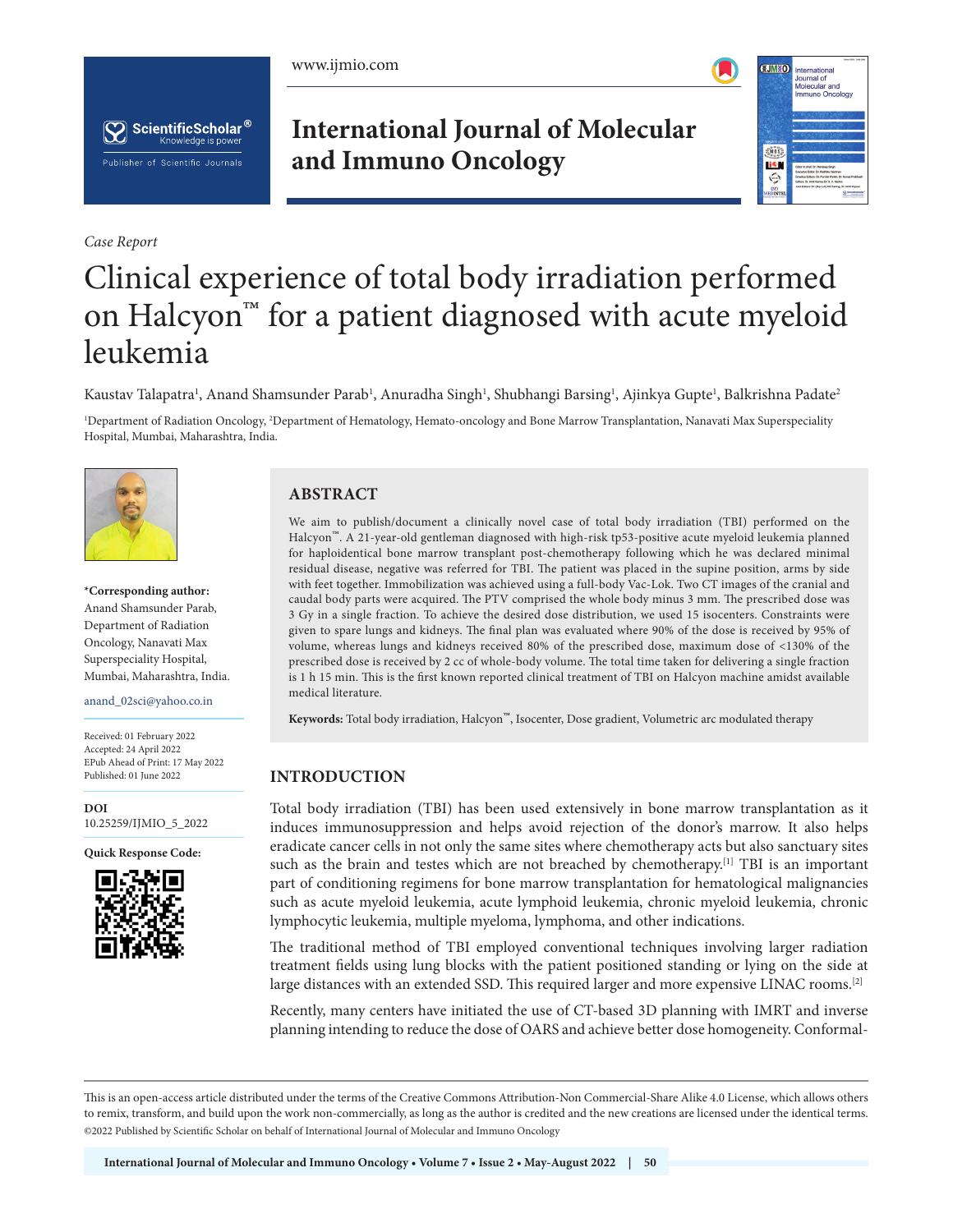avoidance TBI using either Volumetric Arc Modulated Therapy (VMAT) or Helical Tomotherapy is being used in the Western world albeit with limited clinical experience.[3]

Uehara *et al*. presented the first feasibility study of VMAT with Halcyon<sup>™</sup> LINAC for TBI.<sup>[4]</sup>

We would like to report a case treated for TBI on Halcyon<sup>™</sup> machine which is the first clinically reported treatment amidst available medical literature.

#### **Patient selection and clinical case summary**

A 21-year-old gentleman, diagnosed with high-risk tp53 positive acute myeloid leukemia, was referred to the Department of Hematology for the treatment and planned for haploidentical bone marrow transplant. He received one cycle of Adriamycin and Cytarabine followed by two cycles of Cytarabine following which he was declared minimal residual disease negative. He was then referred to the Department of Radiation Oncology for TBI before the BMT procedure.

## **MATERIAL AND METHODS**

Halcyon™ (from m/s Varian Medical Systems, USA) is a single energy 6MV flattening filter-free ring-based gantry linear accelerator which has 114 double-layered stacked and staggered MLC with 5 cm/s speed. The maximum field size of  $28 \times 28$  cm<sup>2</sup> with a maximum gantry speed of 4 rotations/min. Our institution is equipped with a Halcyon<sup>™</sup> Elite Class LINAC with KVCBCT, MV-MV, and MVCBCT imaging and it has a 5 mm virtual MLC thickness at isocenter. Conventionally, TBI was started using conventional planning by delivering simple AP and PA beams. With the advancement in systems and technology, presently TBI can be done in conventional LINAC using Volumetric Modulated Arc Therapy but in Halcyon™, it comes with its limitations which make it difficult to achieve desired TBI dose distribution.<br/>  $\sp(4)$ 

#### **Immobilization and imaging**

The patient was placed in the supine position, arms by side with feet together. The patient was positioned and immobilized on a Vaccum bag (Vaclok, Orfit) with TIMO Headrest type "C." To overcome the roll in patient positioning in daily setup, markings were made throughout the entire length of the vacuum bag and body at the point of intersection and positioned all extremities close to the body and inline as much as possible.

Planning CT scan was acquired on Siemens Biograph™ mCT PET/CT system. Two CT images of the cranial and caudal body parts were acquired. The cranial part was performed using the head-first position ranging from the skull vertex to the upper thigh while the caudal part was acquired in the feet-first position ranging from the toes to the abdomen as the PTV length was much greater than the couch travel limit of Halcyon™. Single CT markers were used in both the image set, in the forehead region for the headfirst image set and the ankle region for the feet first image set.

#### **Contouring and dose prescription**

Contouring was performed on the Eclipse Somavision Version 15.6 (Varian Medical Systems Palo Alto, CA, USA). The PTV comprised the whole body minus 3 mm. The organs at risk included the brain, bilateral lens,' bilateral eye globes, heart, liver, lungs, spleen, testis, penile bulb, spinal cord, and kidneys. The prescribed dose was 3 Gy in a single fraction.

#### **Planning**

Planning was done on Eclipse (version 15.6) Treatment Planning System from m/s Varian Medical Systems, USA. To achieve the desired dose distribution, we used 15 isocenters of which few have been placed laterally where the width of the patient is more in the thoracic and pelvic region. The junction dose between two CT image sets is controlled by contouring multiple-dose gradient regions on both the CT image sets. Constraints were given to spare lungs and kidneys.

#### **Plan evaluation and treatment delivery**

The planning aim was that 90% of the prescription dose is received by 95% of the planning target volume [Figures 1 and 2]. Lungs and kidneys received 80% of the prescribed dose, maximum dose of <130% of the prescribed dose is received by 2 cc of whole-body volume.

Quality assurance of the approved plan was done using portal dosimetry and ArcCheck (m/s Sun Nuclear Corporation, USA) patient-specific QA, both tests were passed. During treatment, *in vivo* dosimetry was done using Gafchromic film, where an average of 7% variation between planned and delivered skin dose is measured.

Kv-CBCT imaging was done for each isocenter and matching was done as necessary before the treatment. The total time taken for delivery of a single fraction is 1 h 15 min.

# **DISCUSSION**

Gruen *et al*. have used a vacuum bag with an adjustable board to provide a steady setup during all treatment processes. In companion, we used the Timo headrest and full body vacuum bag to immobilize the patient, extremities were kept close to the body to minimize the lateral separation and minimize air gaps to achieve homogeneous dose distribution.[5]

Like the feasibility study by Uehara *et al*., which employed 13 isocenters, we used 15 isocenters.[4] We inserted lateral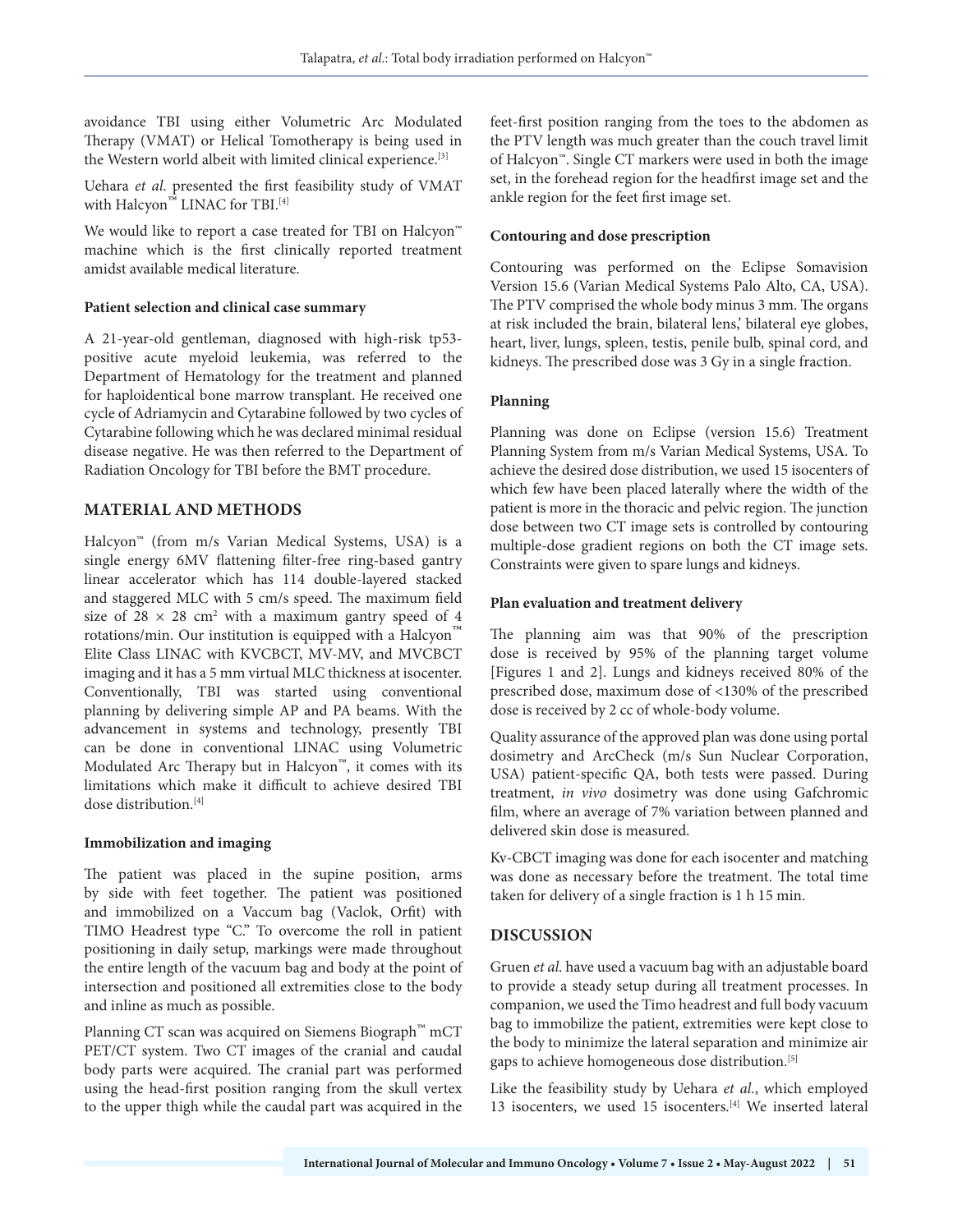

**Figure 1:** Coronal view.



**Figure 2:** Sagittal view.

isocenters for regions where the lateral separation between isocenters is 10 cm.<sup>[6]</sup>

While studies by Springer *et al*. where isodose curves have been converted into structures to achieve homogeneous dose distributions; in our study, we have contoured gradient regions injunction of both image sets which provided a greater control while achieving a homogeneous dose distribution.<sup>[6]</sup>

The planning parameters described in various dosimetric studies describing the feasibility of TBI with Halcyon™ and the first clinical experience of TBI with VMAT were used as benchmarks for plan evaluation. In our study, we were able to achieve the pre-specified parameters of 90% of the prescription dose that should be received by 95% of the planning target volume, and OARs such as the lung and kidney should receive <85% of the prescribed dose.<sup>[4,6]</sup>

Mancosu *et al*. too employed Gafchromic™ films for *in vivo* dosimetry for multi-isocentric VMAT irradiation of Total Marrow Lymph Nodes and found them to be in good agreement with planned parameters. Using this study as a reference, we used small-sized Gafchromic™ films and placed them at various locations on the body. Recorded values were in good agreement with the calculated values.<sup>[7]</sup>

# **CONCLUSION**

This is the first known reported clinical treatment of TBI on Halcyon machine amidst available medical literature.

#### **Declaration of patient consent**

The authors certify that they have obtained all appropriate patient consent.

#### **Financial support and sponsorship**

Nil.

#### **Conflicts of interest**

There are no conflicts of interest.

#### **REFERENCES**

- 1. Buchali A, Feyer P, Groll J, Massenkeil G, Arnold R, Budach V. Immediate toxicity during fractionated total body irradiation as conditioning for bone marrow transplantation. Radiother Oncol 2000;54:157-62.
- 2. Levitt SH, Purdy JA, Perez CA, Poortmans P. Technical Basis of Radiation Therapy: Practical Clinical Applications. Berlin: Springer; 2012.
- 3. Wong JY, Filippi AR, Dabaja BS, Yahalom J, Specht L. Total body irradiation: Guidelines from the international lymphoma radiation oncology group (ILROG). Int J Radiat Oncol Biol Phys 2018;101:521-9.
- 4. Uehara T, Monzen H, Tamura M, Inada M, Otsuka M, Doi H, *et al.* Feasibility study of volumetric modulated arc therapy